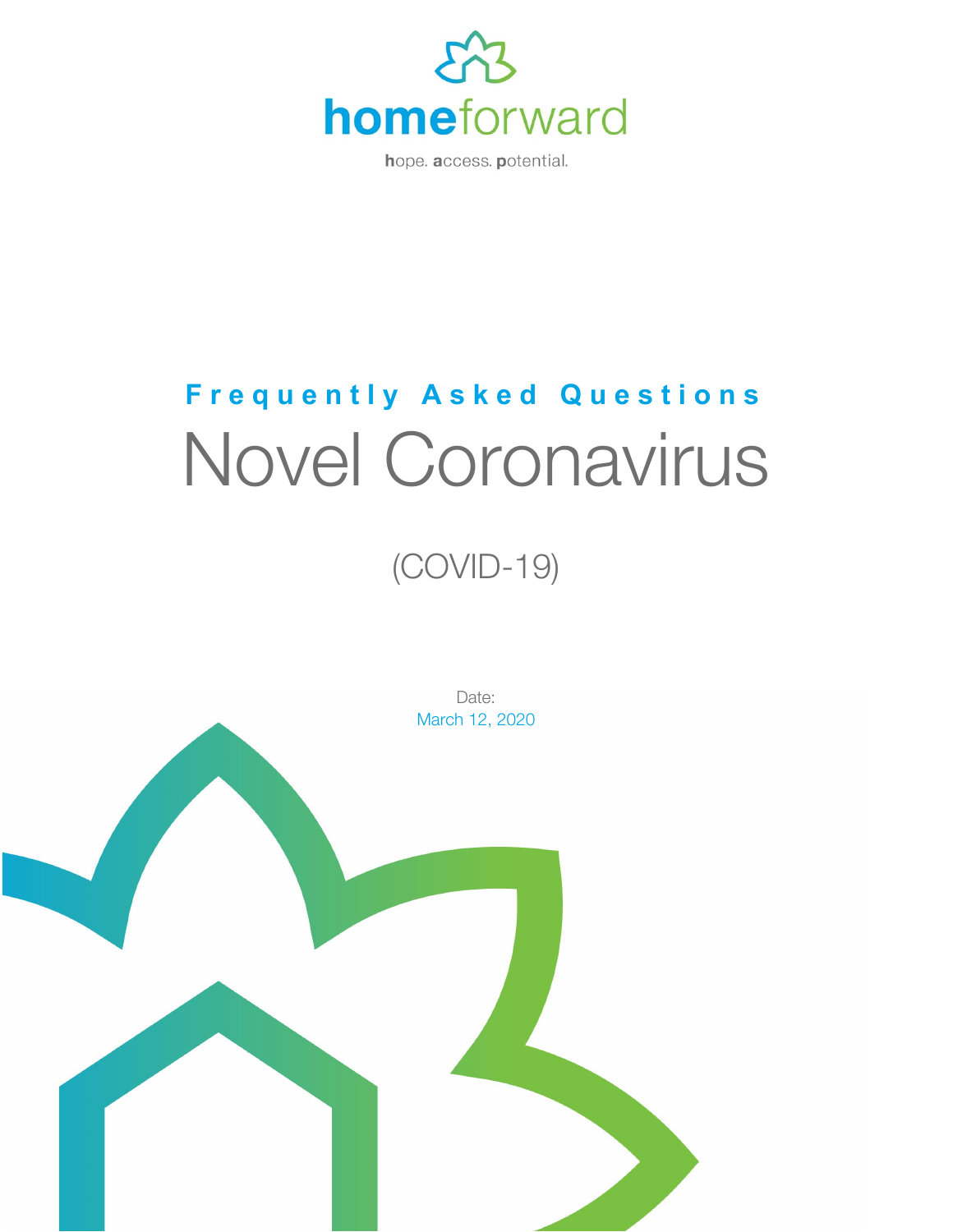# Table of Contents

#### **Table of Contents**

| <b>COVID-19: General Questions</b>                                                                                                                                                  | 1              |
|-------------------------------------------------------------------------------------------------------------------------------------------------------------------------------------|----------------|
|                                                                                                                                                                                     |                |
|                                                                                                                                                                                     |                |
|                                                                                                                                                                                     |                |
|                                                                                                                                                                                     |                |
|                                                                                                                                                                                     |                |
|                                                                                                                                                                                     |                |
|                                                                                                                                                                                     |                |
| Should I use Personal Protective Equipment, like a mask, to keep myself from getting sick? 3                                                                                        |                |
|                                                                                                                                                                                     |                |
|                                                                                                                                                                                     |                |
| <b>COVID-19: What is Home Forward doing?</b>                                                                                                                                        | $\overline{4}$ |
|                                                                                                                                                                                     |                |
|                                                                                                                                                                                     |                |
|                                                                                                                                                                                     |                |
|                                                                                                                                                                                     |                |
|                                                                                                                                                                                     |                |
| <b>COVID-19: Home Forward Residents/Participants</b><br><u> 1989 - Andrea Station Barbara, amerikan personal personal personal personal personal personal personal personal per</u> | 5              |
|                                                                                                                                                                                     |                |
| I am worried about not being able to pay my rent because COVID-19 has impacted my income. What                                                                                      |                |
|                                                                                                                                                                                     |                |
|                                                                                                                                                                                     |                |
|                                                                                                                                                                                     |                |
|                                                                                                                                                                                     |                |
|                                                                                                                                                                                     |                |
|                                                                                                                                                                                     |                |
|                                                                                                                                                                                     |                |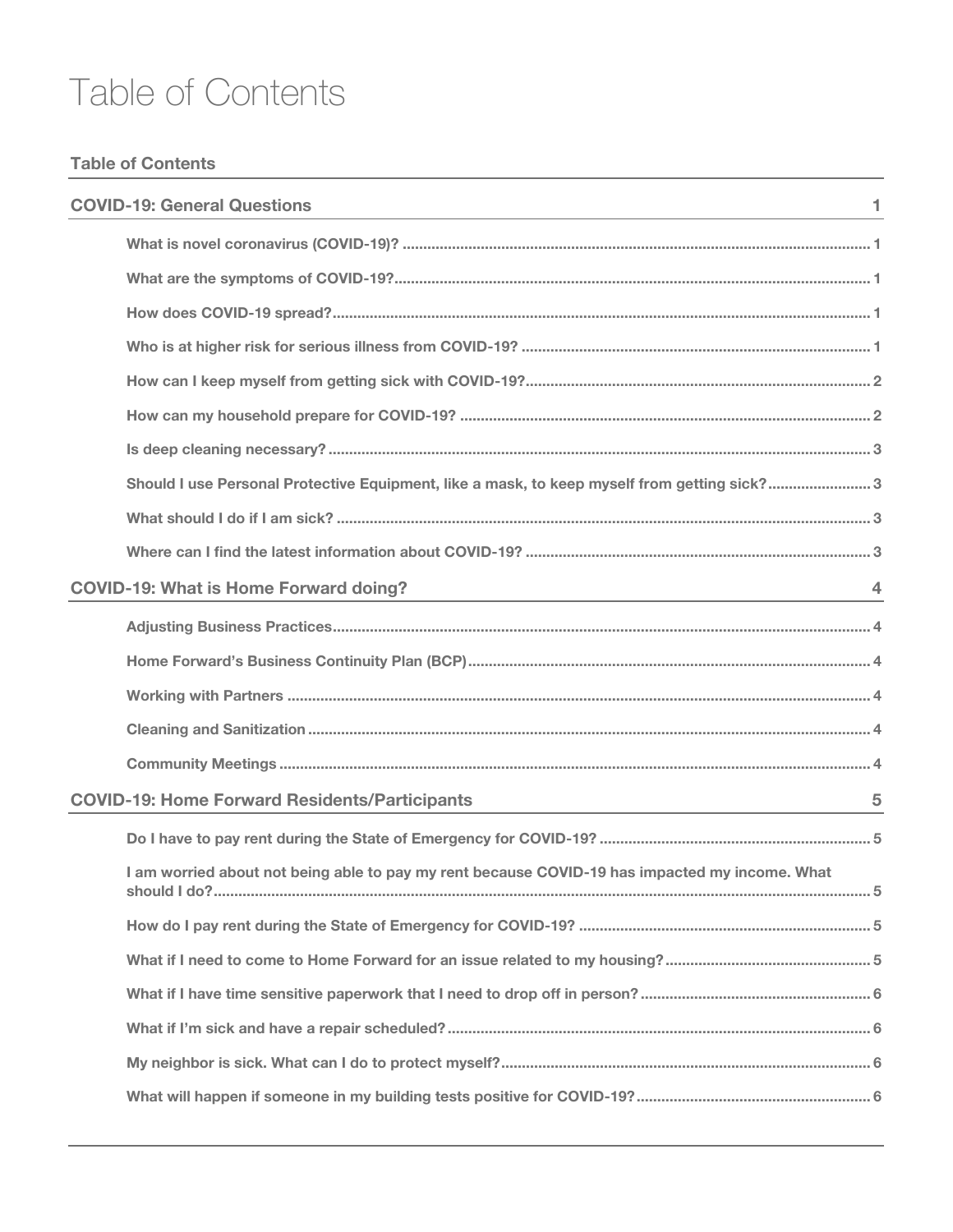| Do Home Forward staff/contractors need to continue meeting with residents/participants in person? 7 |  |
|-----------------------------------------------------------------------------------------------------|--|
|                                                                                                     |  |
|                                                                                                     |  |
|                                                                                                     |  |
|                                                                                                     |  |
|                                                                                                     |  |
| If I am sent home because of symptoms, do I have to use my own sick/vacation/comp time?  8          |  |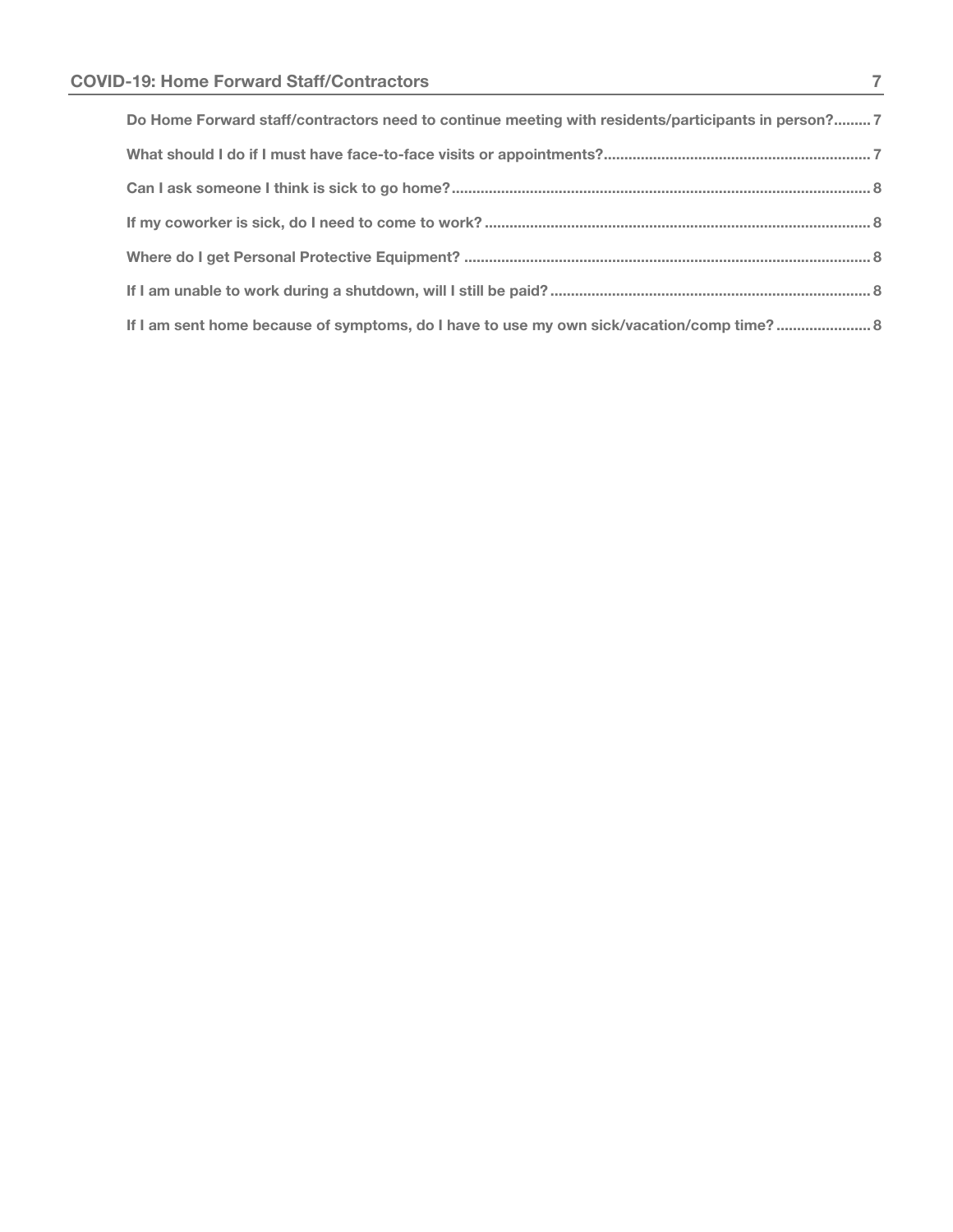# COVID-19: General Questions

### **What is novel coronavirus (COVID-19)?**

#### According to the [Oregon Health Authority:](https://www.oregon.gov/oha/PH/DISEASESCONDITIONS/DISEASESAZ/Pages/COVID19-FAQ.aspx)

COVID-19 [also called "novel coronavirus"] is an infection caused by a new coronavirus. Coronaviruses are a group of viruses that can cause a range of symptoms. Some usually cause mild illness. Some, like this one, can also cause more severe symptoms.

#### **What are the symptoms of COVID-19?**

#### According to the [Oregon Health Authority:](https://www.oregon.gov/oha/PH/DISEASESCONDITIONS/DISEASESAZ/Pages/COVID19-FAQ.aspx)

COVID-19 infection often causes fever, cough, and some trouble breathing. Some people have mild symptoms. Other people can get quite sick. Rarely, but on occasion, people have died.

#### **How does COVID-19 spread?**

#### According to the [Oregon Health Authority](https://www.oregon.gov/oha/PH/DISEASESCONDITIONS/DISEASESAZ/Pages/COVID19-FAQ.aspx) and Recent Research:

COVID-19 is spread when people touch or breathe in droplets made when ill people cough, sneeze or talk. This can happen when someone is close to a sick person, within six feet. Rarely, people might catch COVID-19 by touching a surface that a person with the infection coughed or sneezed on, and then touching their own mouth, nose or eyes. Coronaviruses have tested as surviving between 24 and 72 hours on surfaces.

#### **Who is at higher risk for serious illness from COVID-19?**

#### According to the [Centers for Disease Control and Prevention \(CDC\):](https://www.cdc.gov/coronavirus/2019-ncov/specific-groups/high-risk-complications.html)

There is not currently information from published scientific reports about susceptibility of pregnant women to COVID-19. Pregnant women experience immunologic and physiologic changes which might make them more susceptible to viral respiratory infections, including COVID-19.

Early information out of China, where COVID-19 first started, shows that some people are at higher risk of getting very sick from this illness. This includes:

- Older adults
- People who have serious chronic medical conditions like:
	- o Heart disease
	- o Diabetes
	- o Lung disease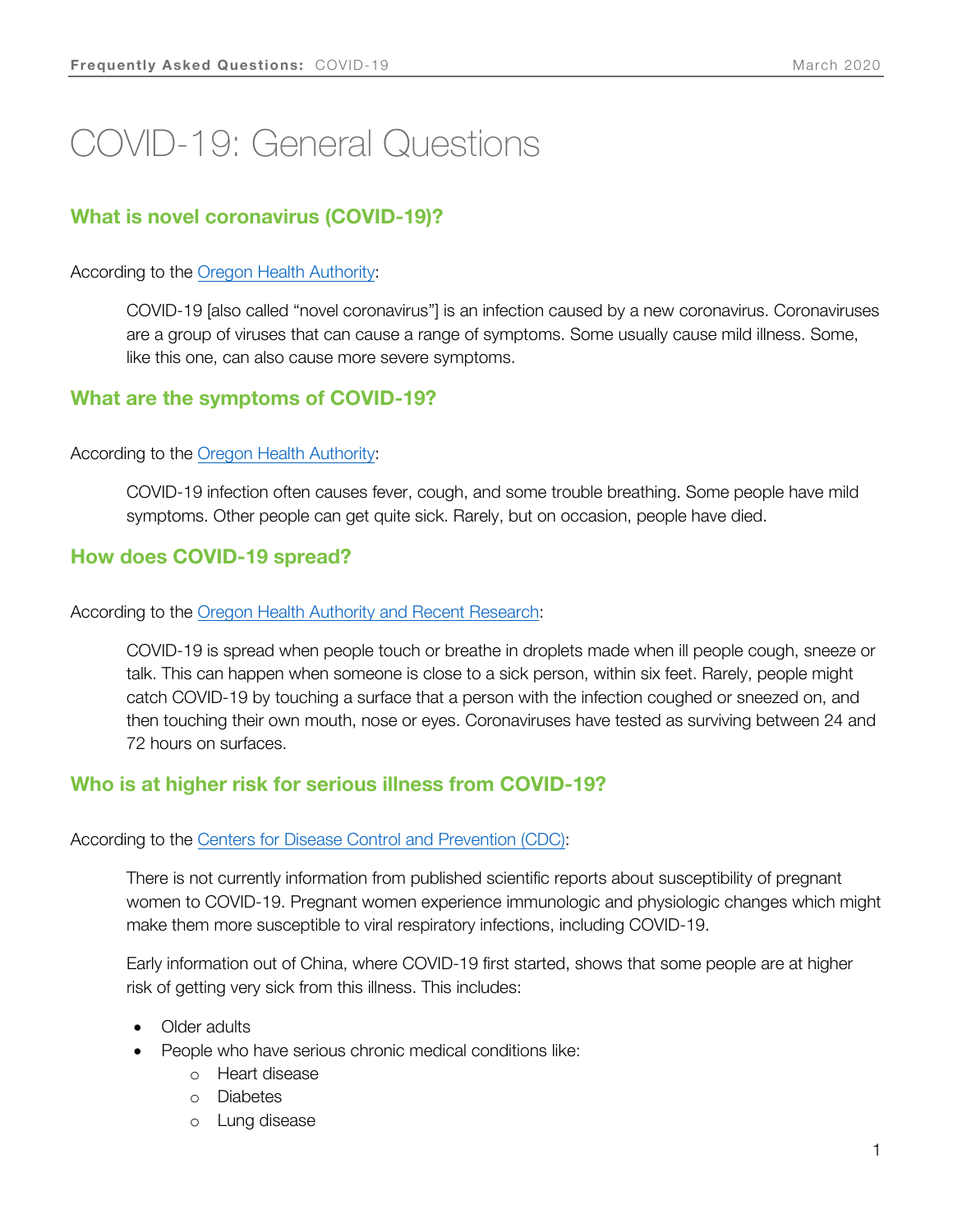If a COVID-19 outbreak happens in your community, it could last for a long time. (An outbreak is when a large number of people suddenly get sick.) Depending on how severe the outbreak is, public health officials may recommend community actions to reduce people's risk of being exposed to COVID-19. These actions can slow the spread and reduce the impact of disease.

If you are at higher risk for serious illness from COVID-19 because of your age or because you have a serious long-term health problem, it is extra important for you to take actions to reduce your risk of getting sick with the disease.

#### <span id="page-4-0"></span>**How can I keep myself from getting sick with COVID-19?**

Summarized from the [Oregon Health Authority:](https://www.oregon.gov/oha/PH/DISEASESCONDITIONS/DISEASESAZ/Pages/COVID19-FAQ.aspx)

There are simple steps you can take to protect yourself and your family from COVID-19 as well as influenza and other illnesses:

- Wash your hands often with soap and water for at least 20 seconds. If soap and water are not available, use an alcohol-based hand sanitizer.
- Avoid touching your eyes, nose and mouth with unwashed hands.
- Avoid close contact (more than six feet) with sick people or sick animals.
- Avoid shaking hands when greeting people.
- Stay home when you are sick.
- Cover your cough or sneeze with a tissue, then throw it away. If you don't have a tissue, cough into your elbow.
- Clean and disinfect objects and surfaces that you frequently touch.
- Avoid non-essential travel to regions listed in [CDC travel advisories.](https://www.cdc.gov/coronavirus/2019-ncov/travelers/index.html)

It is also important to keep your body resilient:

- Eat a healthy diet.
- Exercise.
- Get plenty of rest.
- Stay up-to-date on routine vaccines. This includes the flu vaccine. It is not too late to get a flu shot to protect yourself from the flu, which continues to cause illness in Oregon.

#### **How can my household prepare for COVID-19?**

#### According to [Multnomah County Public Health Department:](https://multco.us/novel-coronavirus-covid-19/novel-coronavirus-covid-19-faq)

There are also basic steps every household should take to prepare for any unexpected event:

- Learn about your employer's sick leave and telecommuting policies.
- Establish a childcare plan in the event your kids need to stay home from school.
- Make sure you have the kinds of foods, drinks, medications and pet supplies you would want if you needed to stay home and limit your contact with other people for a couple weeks.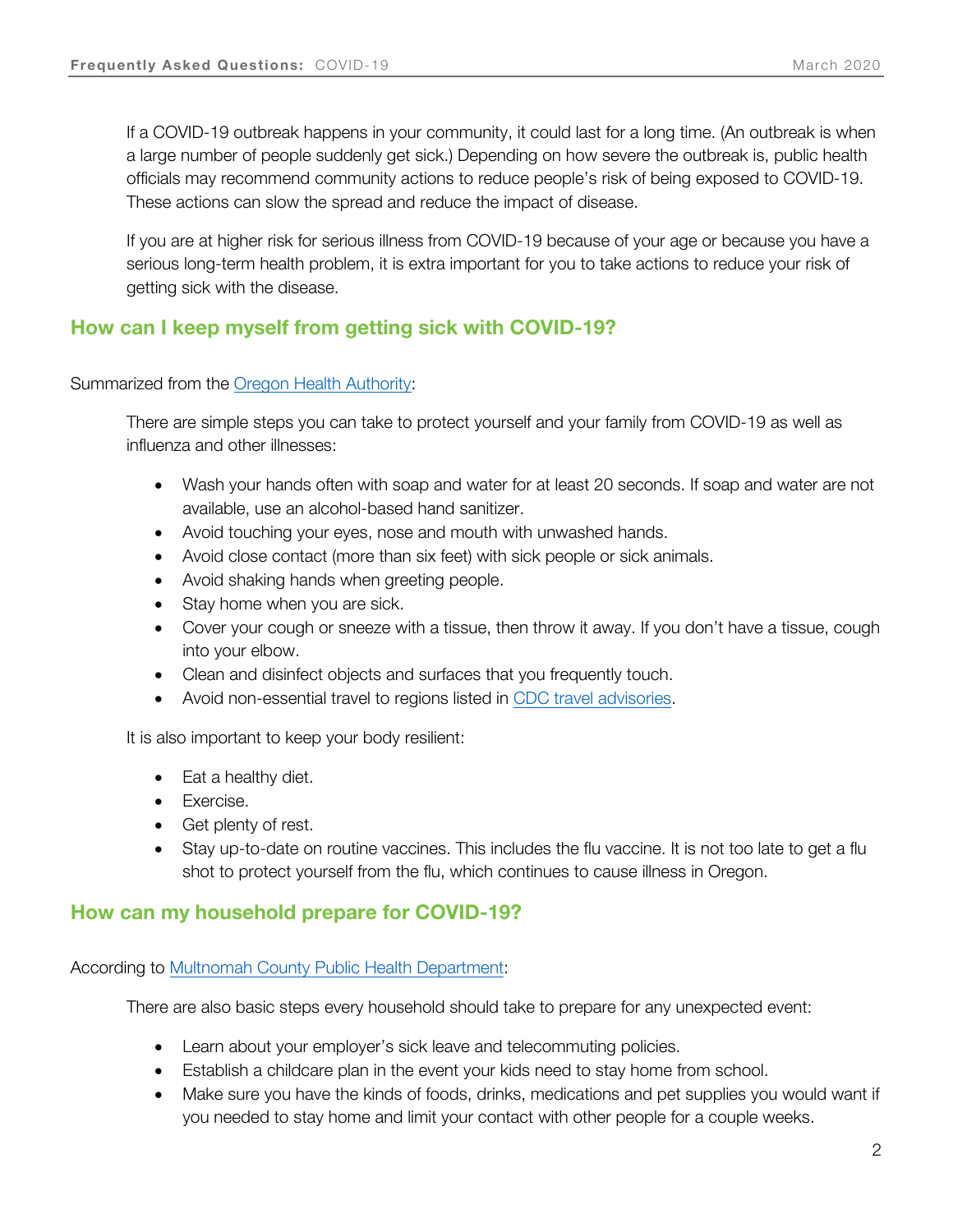• Get to know your neighbors, especially those who might need extra help like seniors or people living alone.

#### **Is deep cleaning necessary?**

According to [Multnomah County Public Health Department:](https://multco.us/novel-coronavirus-covid-19/novel-coronavirus-covid-19-faq)

It's still unclear exactly how long COVID-19 can remain on a surface. Early evidence suggests that the virus can survive for several days at room temperature. This is why wiping down commonly touched surfaces helps to prevent the spread of illnesses like COVID-19 and the flu. Check out our [Cleaning](https://multco.us/novel-coronavirus-covid-19/cleaning-and-disinfecting)  [and Disinfecting guide](https://multco.us/novel-coronavirus-covid-19/cleaning-and-disinfecting) for more information.

# **Should I use Personal Protective Equipment, like a mask, to keep myself from getting sick?**

#### According to [Multnomah County Public Health Department:](https://multco.us/novel-coronavirus-covid-19/masks-and-covid-19-what-you-should-know)

A facemask should be used by people who have COVID-19 and are showing symptoms. This is to protect others from the risk of getting infected.

If you need hands-on health care and you are coughing, expect to be asked to put on a mask immediately and limit the number of people with you to no more than two adults who are well. If you are sick and coming to seek healthcare, wear a mask if you have one at home.

The use of face masks also is crucial for health workers and those who are taking care of someone infected with COVID-19 in close settings (at home or in a healthcare facility).

#### **What should I do if I am sick?**

Summarized from the Centers [for Disease Control and Prevention \(CDC\):](https://www.cdc.gov/coronavirus/2019-ncov/about/steps-when-sick.html)

Call your doctor or healthcare provider for medical advice if you think you have been exposed to COVID-19 and develop a fever and symptoms, such as cough, or difficulty breathing, OR If you are sick and your symptoms include fever, cough, and shortness of breath.

#### **Where can I find the latest information about COVID-19?**

For Home Forward specific updates, please visit our website: [http://www.homeforward.org](http://www.homeforward.org/)

For updates about the response from trusted public health partners, please visit:

- County Response: Multnomah County Public Health Department [\(link\)](https://multco.us/novel-coronavirus-covid-19)
- State Response: Oregon Health Authority [\(link\)](https://www.oregon.gov/oha/PH/DISEASESCONDITIONS/DISEASESAZ/Pages/emerging-respiratory-infections.aspx)
- Federal Response: Center for Disease Control and Prevention [\(link\)](https://www.cdc.gov/coronavirus/2019-ncov/index.html)
- Global Response: World Health Organization [\(link\)](https://www.who.int/emergencies/diseases/novel-coronavirus-2019)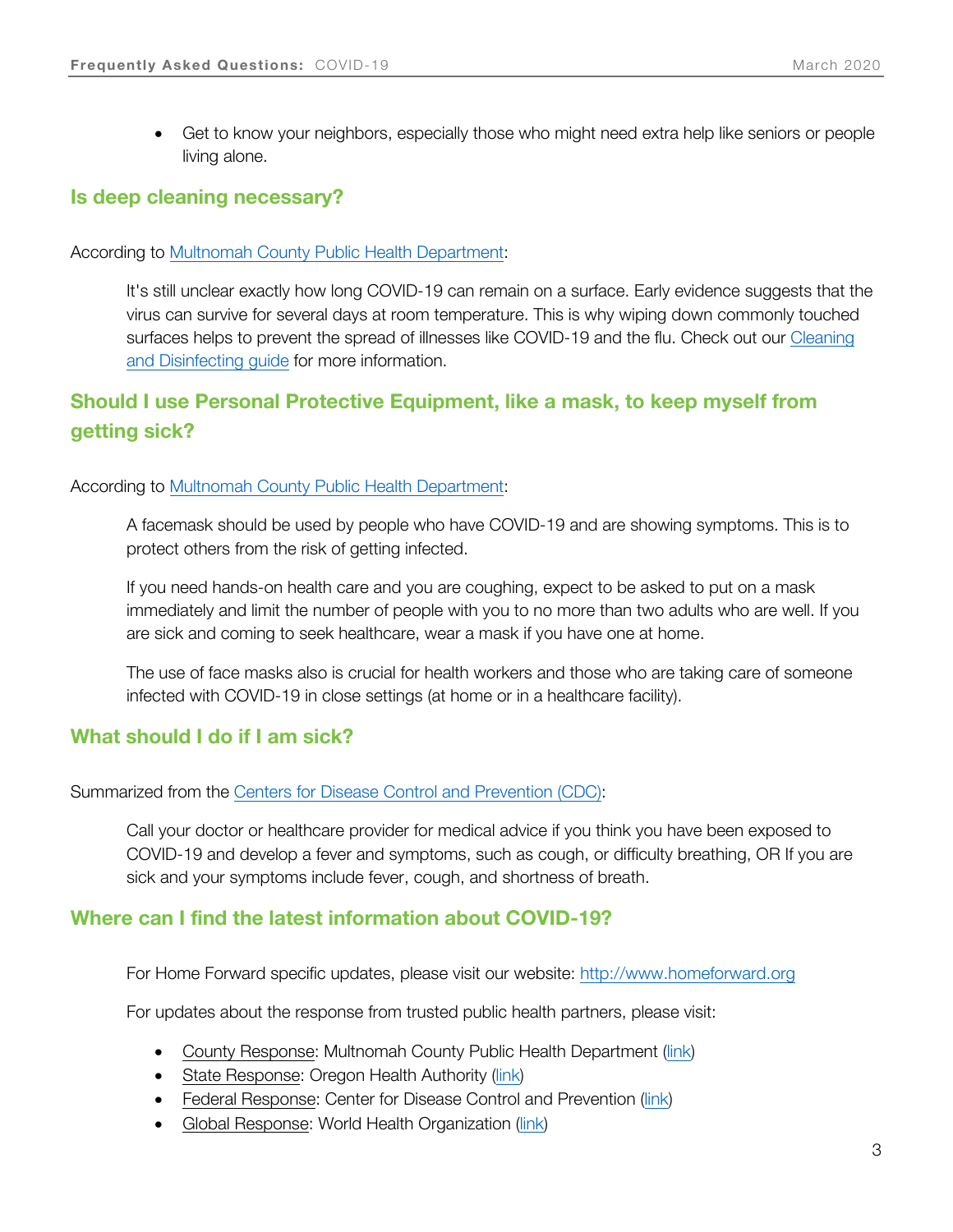# COVID-19: What is Home Forward doing?

#### **Adjusting Business Practices**

Please check our website at [http://www.homeforward.org](http://www.homeforward.org/) for information about how we're doing business during the declared state of emergency.

## **Home Forward's Business Continuity Plan (BCP)**

Home Forward has a Business Continuity Plan (BCP) to ensure that we maintain essential operations during an emergency, natural disaster, or public health crisis.

Home Forward is updating our procedures in this plan related to Pandemics, like COVID-19, to keep our staff, residents, partners, and vendors safe.

As the situation evolves, we will be providing regular updates to staff, residents and participants, our partners, and vendors.

#### **Working with partners**

Home Forward is working closely with our partners at the Multnomah County Public Health Department to ensure that we are doing everything we can to keep our residents, participants, and staff safe and healthy.

#### **Cleaning and Sanitization**

Home Forward is working with staff and/or vendors on increased sanitization of commonly touched surfaces at the properties and offices that we own and operate.

#### **Community Meetings**

As of March 11, 2020, Home Forward has cancelled all community gatherings with residents and participants sponsored by Home Forward. There may be exceptions for health and safety related meetings, if necessary. This will remain in place until the Oregon State of Emergency is lifted.

Please visit Home Forward's [website](heep://www.homeforward.org/) to check for the most recent updates about community meetings.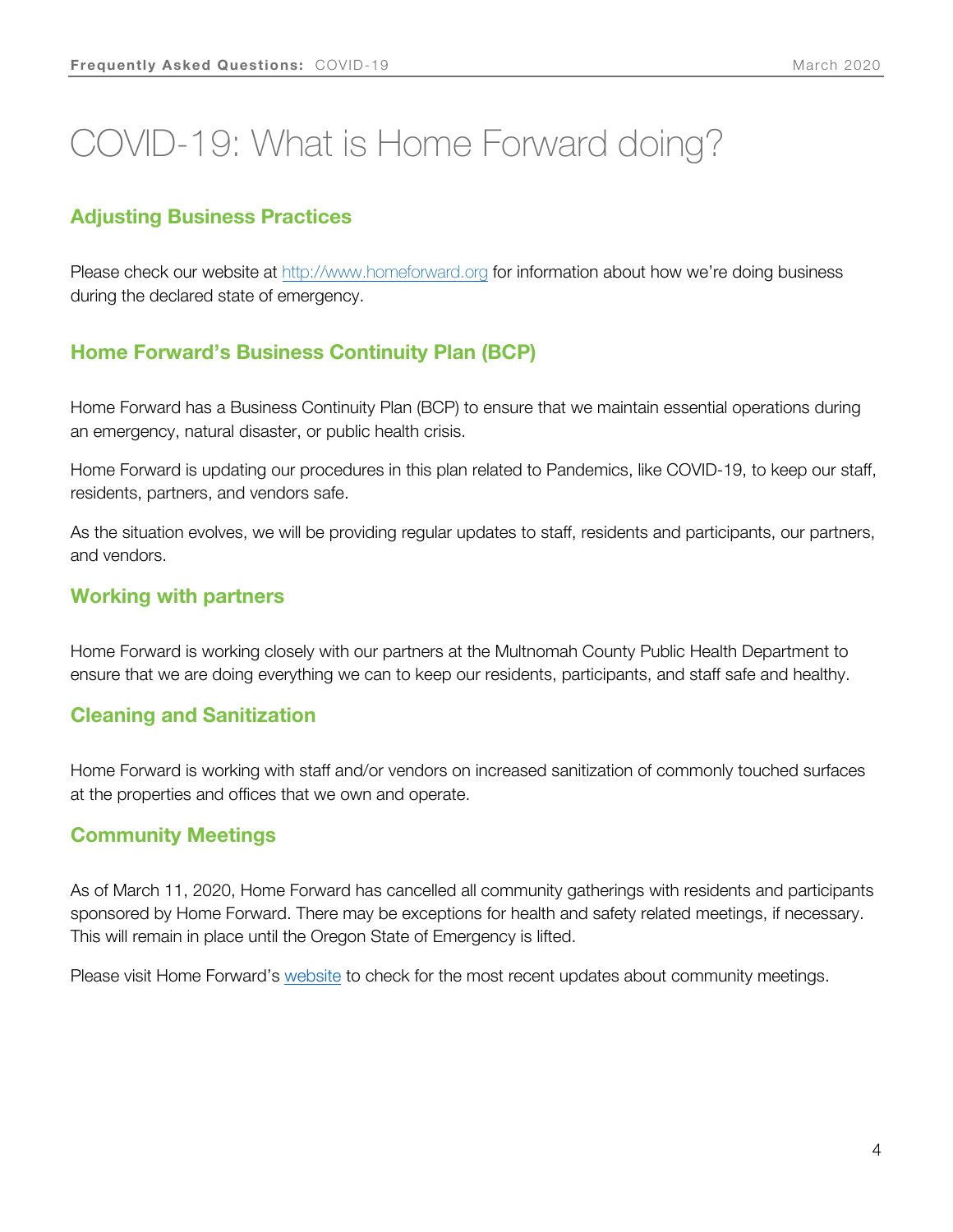# COVID-19: Home Forward Residents/Participants

### **Do I have to pay rent during the State of Emergency for COVID-19?**

Yes, you must continue to pay your rent.

# **I am worried about not being able to pay my rent because COVID-19 has impacted my income. What should I do?**

If you are worried about not being able to afford your rent because your income was impacted by being sick with COVID-19, or the impacts of the virus on your work hours, please call us.

- Voucher holders: Please contact your case manager to report a loss of income and request an interim income certification.
- Public and Affordable Housing Residents: Contact your property manager as soon as possible to talk about your options. We are suspending evictions for nonpayment of rent during the State of Emergency for COVID-19, but it's important that you work with us to verify your situation and make arrangements based on your household's circumstances.

#### **How do I pay rent during the State of Emergency for COVID-19?**

Continue to pay rent as you normally would. If you normally drop off your rent in person and your property manager's Office is closed, please mail it or use the rent drop box, if available.

If you still have questions about how to pay your rent, please call your property manager.

#### **What if I need to come to Home Forward for an issue related to my housing?**

In an abundance of caution to keep our residents, participants, and staff safe and healthy, all meetings at Home Forward will be by appointment only starting Monday, March 16, 2020.

Please call the person you would like to meet with to schedule an appointment. Home Forward staff may work with you to have a meeting over the phone, or on a video conferencing application instead of in person.

If you don't know who you need to meet with, please call or email us and we will connect you to the right person:

- Email: [Info@homeforward.org](mailto:Info@homeforward.org)
- General Inquiries: (503) 802-8300
- After hours emergency: (503) 239-2773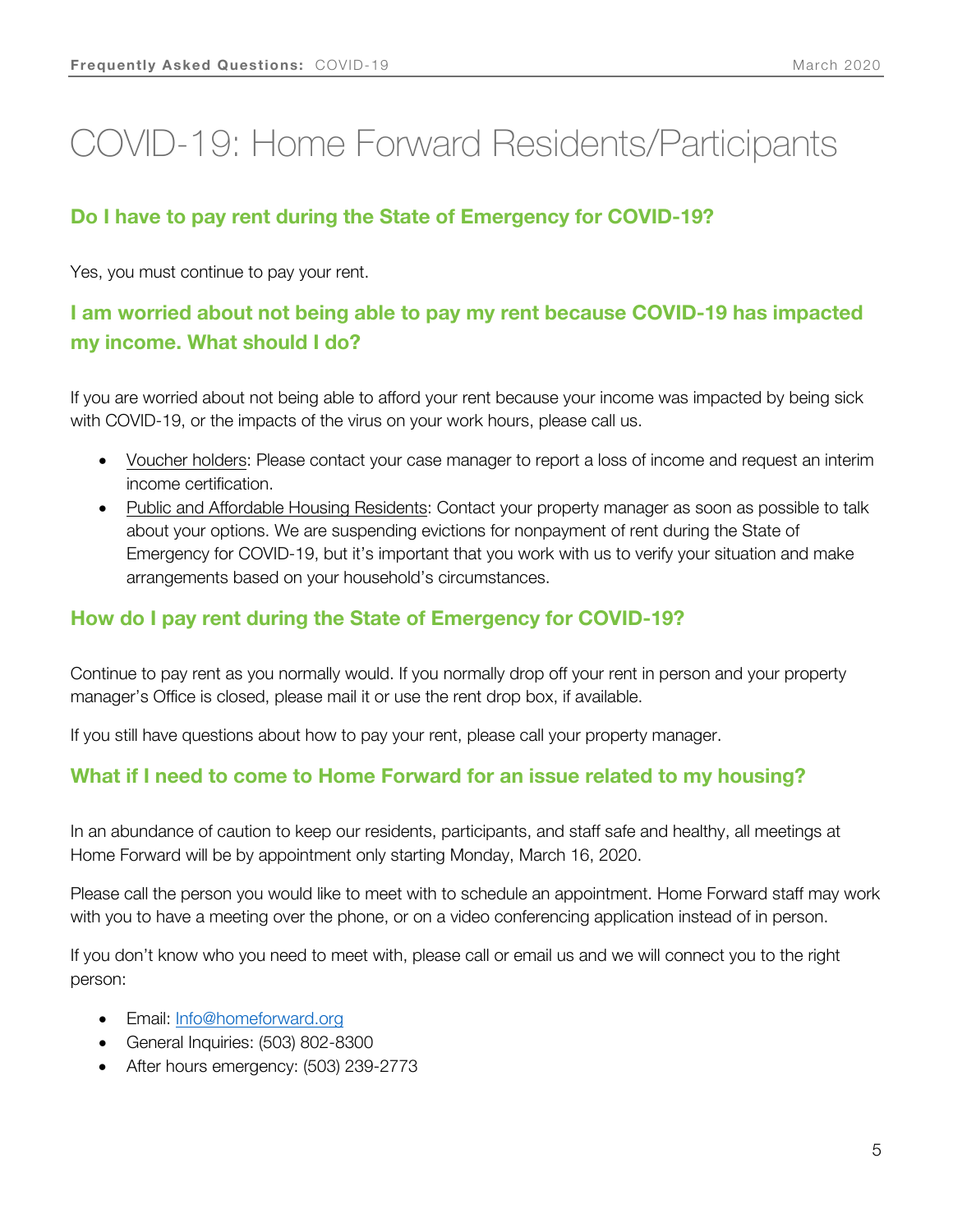#### **What if I have time sensitive paperwork that I need to drop off in person?**

Please call whomever you usually drop paperwork off with for guidance before coming in person.

During Oregon's State of Emergency related to COVID-19, we are trying to be as flexible as possible with paperwork deadlines and want to problem solve with you.

#### **What if I'm sick and have a repair scheduled?**

Please call your Property Manager. They may ask you if you have a coughing sickness and what type of repair you need.

Some non-urgent repairs may need to wait until you are feeling better.

If a repair can't wait, an employee or contractor may wear Personal Protective Equipment (PPE) while completing the repair, like protective glasses, gloves, and/or a body suit. This does not mean that the employee is sick, but that they are taking precautions to keep you, them, and the community healthy.

#### **My neighbor is sick. What can I do to protect myself?**

If your neighbor is sick it does not necessarily mean that they are sick with COVID-19. However, you can take steps to protect yourself from getting sick from COVID-19. Please see the guidance under question: "How can I keep myself from getting sick with COVID-19?" [above.](#page-4-0)

#### **What will happen if someone in my building tests positive for COVID-19?**

If someone in your building tests positive for COVID-19, we will work with the County Public Health Department to keep everyone safe and healthy. A response may include recommending isolation.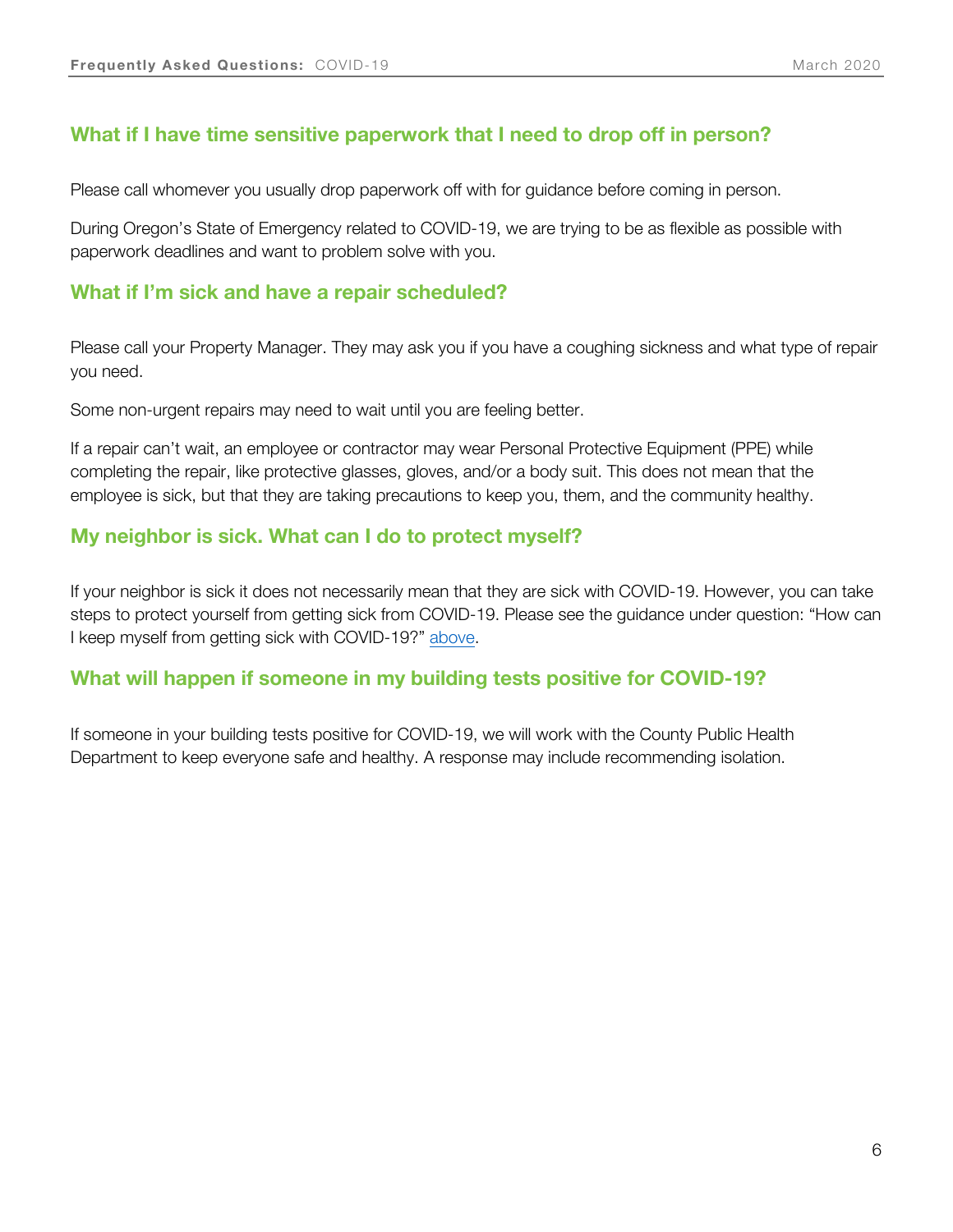# COVID-19: Home Forward Staff/Contractors

# **What should employers do if an employee has a positive case of the COVID-19 virus?**

As part of the routine investigation of diseases like COVID 19, Public Health would contact employers about potential exposures and assess risk in the facility. If Home Forward is concerned about a potential exposure in the workplace, we'll work with public health officials to take appropriate precautions without violating any individual's privacy or protected health information.

# **Do Home Forward staff/contractors need to continue meeting with residents/participants in person?**

In an abundance of caution to keep our residents, participants, and staff safe and healthy, all meetings at Home Forward will be by appointment only starting Monday, March 16, 2020.

We are asking residents/participants to call if they would like to schedule an appointment. Home Forward staff are encouraged to limit face-to-face meetings and conduct meetings over the phone, or on a video conferencing application.

### **What should I do if I must have face-to-face visits or appointments?**

If meeting in person is necessary, staff should contact the Home Forward Safety Department about proper protocols to maintain health and safety.

According to [Multnomah County Public Health Department:](https://multco.us/novel-coronavirus-covid-19/masks-and-covid-19-what-you-should-knowhttps:/multco.us/novel-coronavirus-covid-19/masks-and-covid-19-what-you-should-know)

If You Work in Social Services and Have Face-to-Face Visits With Clients

- Postpone non-essential visits with any client that has a cough or fever until they are well.
- Brief interactions, like checking someone in for an appointment pose a very low risk of disease spread.
- If your in-person visit is essential and the client is well, and wash hands regularly.

If your in-person interaction is essential and the client is coughing:

- The client should wear a mask and you should maintain a distance of six feet
- Limit your time together in an enclosed space
- Consider interacting outdoors, if appropriate
- If your in-person interaction is essential and you must be within six feet (such as law enforcement), check with your manager or safety officer for guidance.